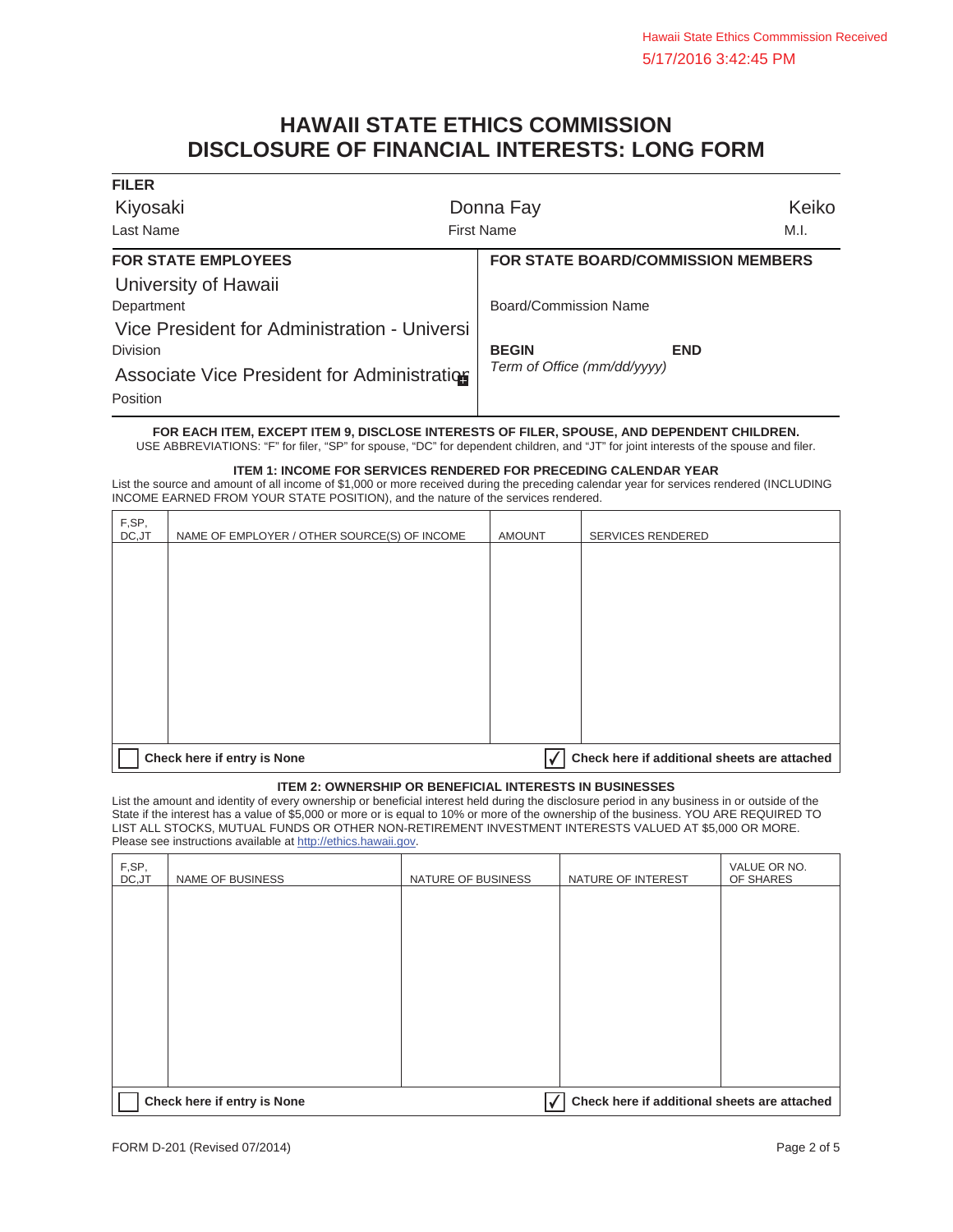#### **ITEM 3: TRANSFER OF OWNERSHIP OR BENEFICIAL INTERESTS IN BUSINESSES**

List any ownership or beneficial interests in businesses transferred during the disclosure period and the date of transfer.

| F,SP,<br>DC, JT | OWNERSHIP OR BENEFICIAL INTEREST TRANSFERRED DURING THIS DISCLOSURE PERIOD  | DATE OF<br><b>TRANSFER</b> |
|-----------------|-----------------------------------------------------------------------------|----------------------------|
|                 |                                                                             |                            |
|                 |                                                                             |                            |
|                 |                                                                             |                            |
|                 |                                                                             |                            |
|                 |                                                                             |                            |
|                 |                                                                             |                            |
|                 |                                                                             |                            |
|                 | Check here if entry is None<br>Check here if additional sheets are attached |                            |

#### **ITEM 4: CREDITORS**

List the name of each creditor to whom the value of \$3,000 or more was owed during the disclosure period and the original amount and amount outstanding. Exclude debts from retail installment transactions for the purchase of consumer goods.

| F,SP,<br>DC, JT | NAME OF CREDITOR                                                                 | ORIGINAL AMOUNT<br><b>OWED</b> | <b>AMOUNT</b><br>OUTSTANDING |
|-----------------|----------------------------------------------------------------------------------|--------------------------------|------------------------------|
|                 |                                                                                  |                                |                              |
|                 |                                                                                  |                                |                              |
|                 |                                                                                  |                                |                              |
|                 |                                                                                  |                                |                              |
|                 |                                                                                  |                                |                              |
|                 |                                                                                  |                                |                              |
|                 |                                                                                  |                                |                              |
|                 | Check here if entry is None<br>Check here if additional sheets are attached<br>√ |                                |                              |

#### **ITEM 5: OFFICERSHIPS, DIRECTORSHIPS, TRUSTEESHIPS**

List every officership, directorship, trusteeship, or other fiduciary relationship held during the disclosure period in any business or organization, the term of office, and the annual compensation.

| F,SP,<br>DC, JT | NAME OF BUSINESS            | TITLE HELD | TERM OF OFFICE                                    | ANNUAL<br>COMPENSATION |
|-----------------|-----------------------------|------------|---------------------------------------------------|------------------------|
|                 |                             |            |                                                   |                        |
|                 |                             |            |                                                   |                        |
|                 |                             |            |                                                   |                        |
|                 |                             |            |                                                   |                        |
|                 |                             |            |                                                   |                        |
|                 |                             |            |                                                   |                        |
|                 |                             |            |                                                   |                        |
|                 | Check here if entry is None |            | Check here if additional sheets are attached<br>√ |                        |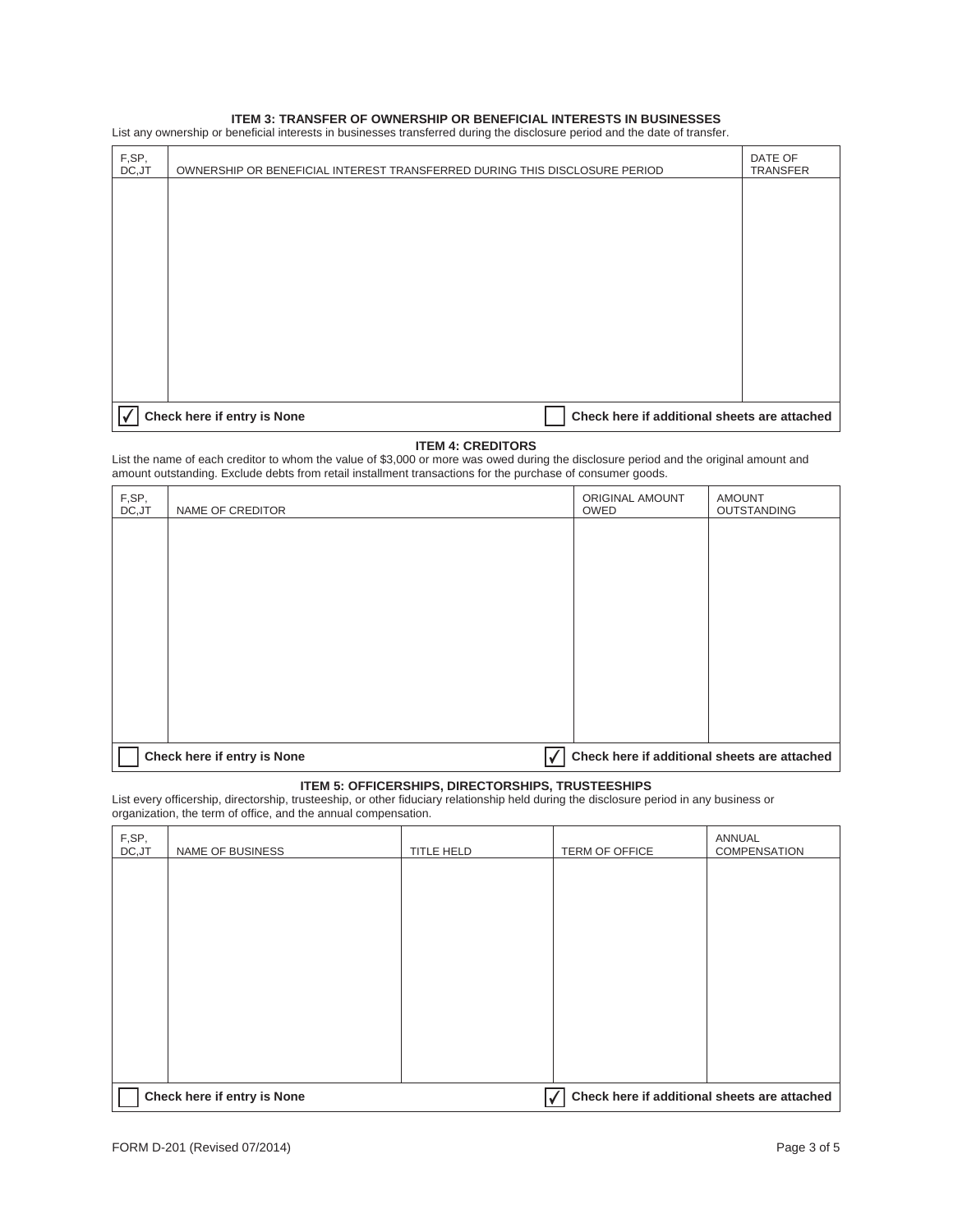#### **ITEM 6: INTERESTS IN REAL PROPERTY HELD, EXCLUDING PERSONAL RESIDENCE(S)**

List interests in real property in or outside of the State held during the disclosure period, if the interest has a value of \$10,000 or more. Real property that is your personal residence or the personal residence of your spouse or dependent children need not be listed.

| F,SP,<br>DC, JT | <b>STREET ADDRESS</b>       | TAX MAP KEY NUMBER (IF TAX MAP<br><b>KEY NUMBER EXISTS)</b> | VALUE |
|-----------------|-----------------------------|-------------------------------------------------------------|-------|
|                 |                             |                                                             |       |
|                 |                             |                                                             |       |
|                 |                             |                                                             |       |
|                 |                             |                                                             |       |
|                 |                             |                                                             |       |
|                 |                             |                                                             |       |
|                 |                             |                                                             |       |
|                 |                             |                                                             |       |
|                 | Check here if entry is None | Check here if additional sheets are attached                |       |

#### **ITEM 7: INTERESTS IN REAL PROPERTY ACQUIRED, EXCLUDING PERSONAL RESIDENCE(S)**

List interests in real property in or outside of the State acquired during the disclosure period, if the interest has a value of \$10,000 or more. Real property that is your personal residence or the personal residence of your spouse or dependent children need not be listed.

| F,SP,<br>DC, JT | STREET ADDRESS AND TAX MAP KEY NUMBER (IF<br>TAX MAP KEY NUMBER EXISTS) | AMOUNT & NATURE OF<br><b>CONSIDERATION PAID</b> | NAME OF PERSON RECEIVING<br>THE CONSIDERATION |
|-----------------|-------------------------------------------------------------------------|-------------------------------------------------|-----------------------------------------------|
|                 |                                                                         |                                                 |                                               |
|                 |                                                                         |                                                 |                                               |
|                 |                                                                         |                                                 |                                               |
|                 |                                                                         |                                                 |                                               |
|                 |                                                                         |                                                 |                                               |
|                 |                                                                         |                                                 |                                               |
|                 |                                                                         |                                                 |                                               |
|                 | Check here if entry is None                                             |                                                 | Check here if additional sheets are attached  |

#### **ITEM 8: INTERESTS IN REAL PROPERTY TRANSFERRED, EXCLUDING PERSONAL RESIDENCE(S)**

List interests in real property in or outside of the State transferred during the disclosure period, if the interest has a value of \$10,000 or more. Real property that was your personal residence or the personal residence of your spouse or dependent children need not be listed.

| F,SP,<br>DC, JT | STREET ADDRESS AND TAX MAP KEY NUMBER (IF<br>TAX MAP KEY NUMBER EXISTS) | AMOUNT & NATURE OF<br><b>CONSIDERATION RECEIVED</b> | NAME OF PERSON FURNISHING<br>THE CONSIDERATION |
|-----------------|-------------------------------------------------------------------------|-----------------------------------------------------|------------------------------------------------|
|                 |                                                                         |                                                     |                                                |
|                 |                                                                         |                                                     |                                                |
|                 |                                                                         |                                                     |                                                |
|                 |                                                                         |                                                     |                                                |
|                 |                                                                         |                                                     |                                                |
|                 |                                                                         |                                                     |                                                |
|                 |                                                                         |                                                     |                                                |
|                 | Check here if entry is None                                             |                                                     | Check here if additional sheets are attached   |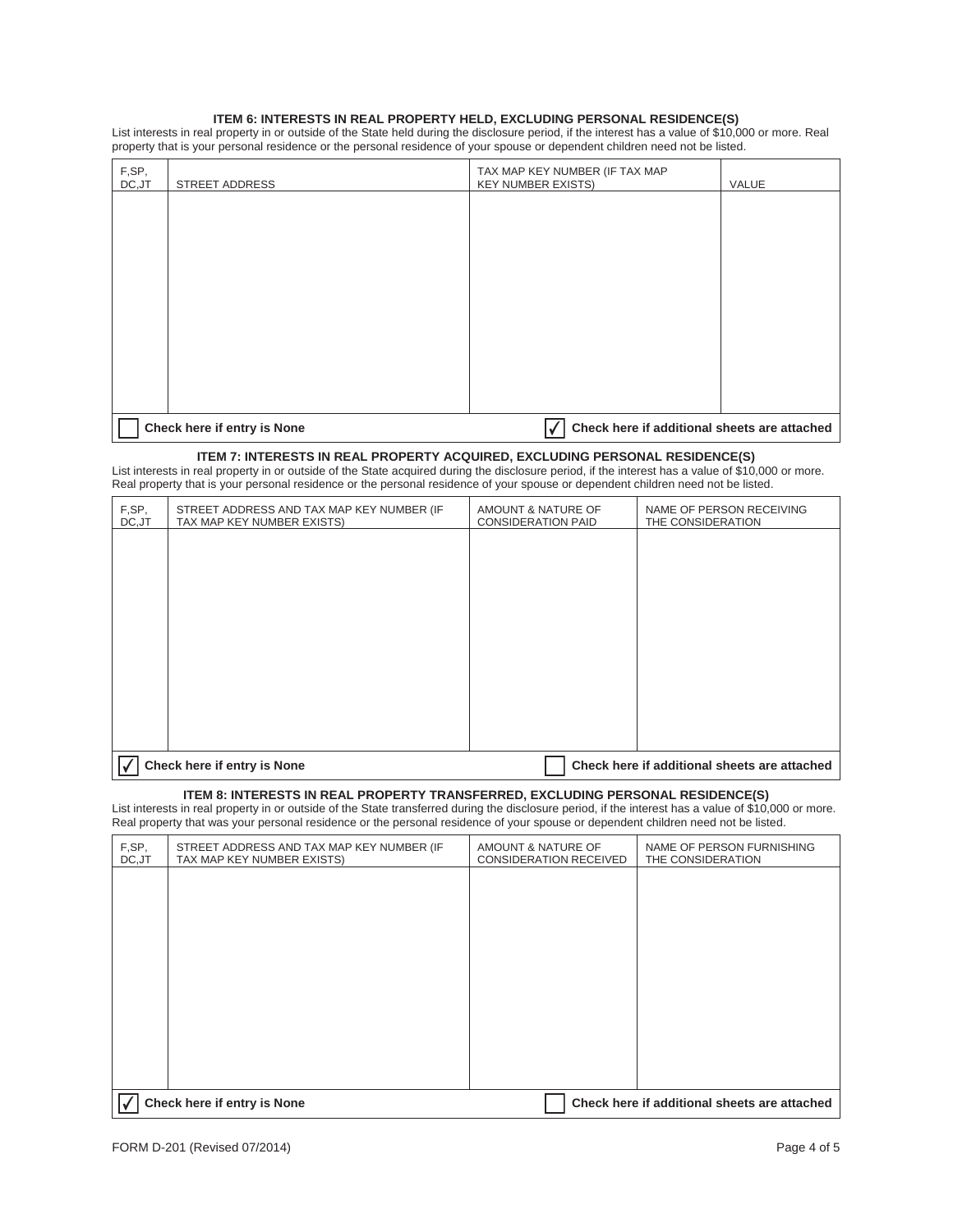#### **ITEM 9: CLIENTS PERSONALLY REPRESENTED BEFORE STATE AGENCIES**

List the names of clients personally represented by you before state agencies, except in ministerial matters, for a fee or compensation during the disclosure period, excluding clients represented before courts.

| NAME OF CLIENT                                   | NAME OF STATE AGENCY                         |
|--------------------------------------------------|----------------------------------------------|
|                                                  |                                              |
|                                                  |                                              |
|                                                  |                                              |
|                                                  |                                              |
|                                                  |                                              |
|                                                  |                                              |
|                                                  |                                              |
|                                                  |                                              |
|                                                  |                                              |
|                                                  |                                              |
|                                                  |                                              |
|                                                  |                                              |
|                                                  |                                              |
|                                                  |                                              |
| $\sqrt{\phantom{a}}$ Check here if entry is None | Check here if additional sheets are attached |

#### **ITEM 10: CREDITOR INTERESTS IN INSOLVENT BUSINESSES**

List the amount and identity of every creditor interest in insolvent businesses, held during the disclosure period, if the interest has a value of \$5,000 or more.

| F,SP,<br>DC,JT                                                                   | NAME OF BUSINESS | NATURE OF BUSINESS | NATURE OF INTEREST | VALUE |
|----------------------------------------------------------------------------------|------------------|--------------------|--------------------|-------|
|                                                                                  |                  |                    |                    |       |
|                                                                                  |                  |                    |                    |       |
|                                                                                  |                  |                    |                    |       |
|                                                                                  |                  |                    |                    |       |
|                                                                                  |                  |                    |                    |       |
|                                                                                  |                  |                    |                    |       |
|                                                                                  |                  |                    |                    |       |
|                                                                                  |                  |                    |                    |       |
|                                                                                  |                  |                    |                    |       |
|                                                                                  |                  |                    |                    |       |
| Check here if entry is None<br>Check here if additional sheets are attached<br>√ |                  |                    |                    |       |

## **FILER**

# Donna Fay Keiko Kiyosaki **1988 - 1988 1998 105/17/2016** 105/17/2016

Type Name of Filer (First, M.I., Last)(Signature required on this line if you are filing a paper form) Date *(m/d/yyyy)*

**CERTIFICATION:** By checking this box or signing your name on this form, you signify and affirm that you are the person whose name appears as the "Filer" above and the information contained in the form is true, correct and complete to the best of your knowledge and belief. You further certify that you understand that there are statutory penalties for failing to report the information required by Hawaii law.  $\boldsymbol{V}$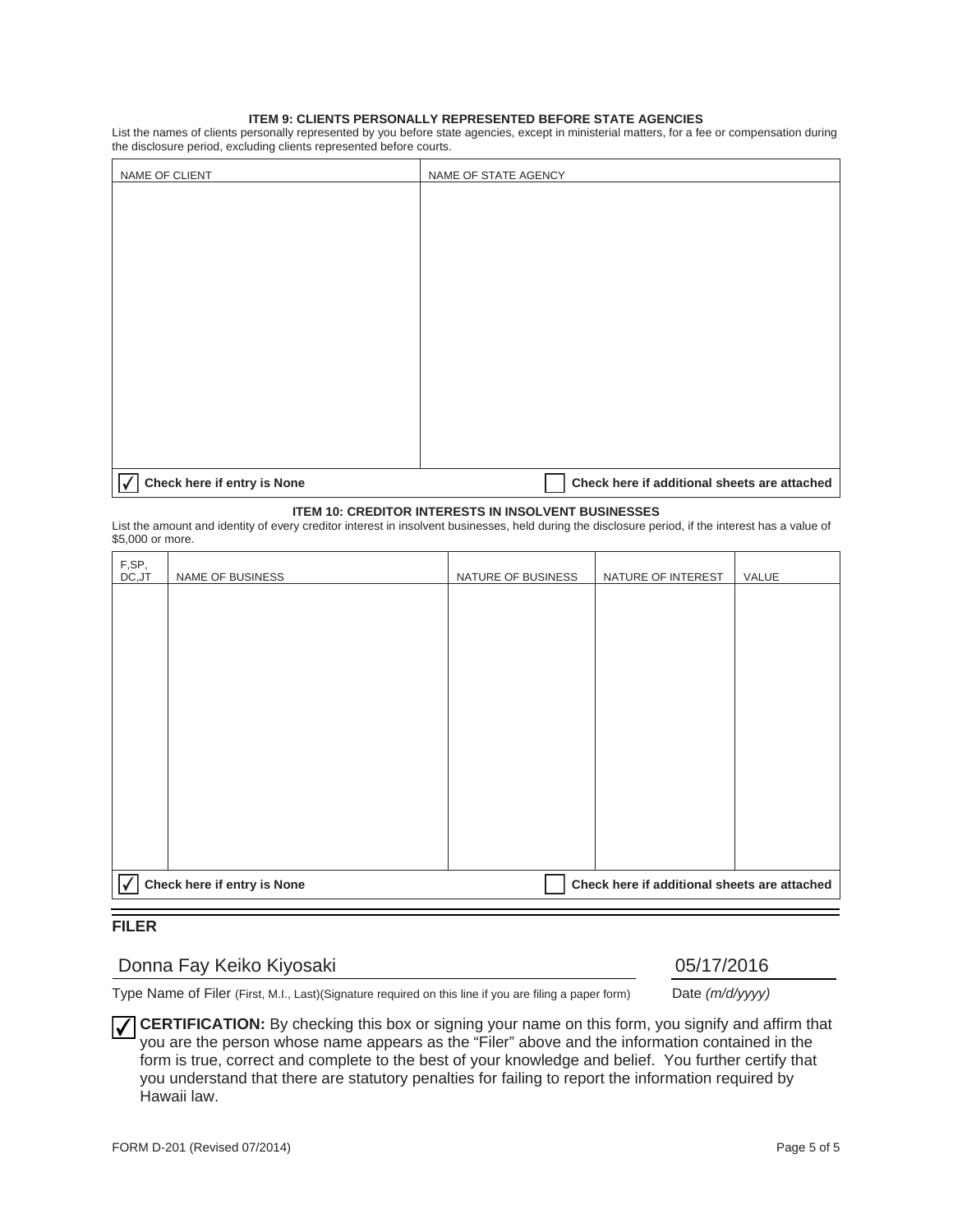**Filer Name** Donna Fay Keiko Kiyosaki

**Check all that apply.** - State Employee

**Department** University of Hawaii **Division** Vice President for Administration - University System **State Employee Position** Associate Vice President for Administration **State Board or Commission Name Term of Office Start Term of Office End**

**Category 1: Income for services rendered for preceding calendar year** Yes, I have items

**START Item #1 Who holds interest?** Filer **Item #1 Name of Employer/ Other source of income** University of Hawaii **Item #1 Compensation received** G : At least \$150,000 but less than \$250,000 **Item #1 Description of services rendered** Associate Vice President for Administration **START Item #2 Who holds interest? Item #2 Name of Employer/ Other source of income Item #2 Compensation received Item #2 Description of services rendered START Item #3 Who holds interest? Item #3 Name of Employer/ Other source of income Item #3 Compensation received Item #3 Description of services rendered START Item #4 Who holds interest? Item #4 Name of Employer/ Other source of income Item #4 Compensation received Item #4 Description of services rendered START Item #5 Who holds interest? Item #5 Name of Employer/ Other source of income Item #5 Compensation received Item #5 Description of services rendered**

**Category 2: Ownership or Beneficial Interests in Businesses** Yes, I have items

**START Item #1 Who holds interest?** Joint **Item #1 Legal name of business** Kiyosaki Tractor Works, Inc. **Item #1 Nature of business** General contracting **Item #1 Nature of interest** Do-owner **Item #1 Value of interest** F : At least \$100,000 but less than \$150,000 **Item #1 Number of Shares START Item #2 Who holds interest?** Joint **Item #2 Legal name of business** United Fishing Agency **Item #2 Nature of business** Fish Auction **Item #2 Nature of interest** Shareholder **Item #2 Value of interest** E : At least \$50,000 but less than \$100,000 **Item #2 Number of Shares START Item #3 Who holds interest?** Joint **Item #3 Legal name of business** Hawaiian Electric Industries **Item #3 Nature of business** Holding Company **Item #3 Nature of interest** Shareholder **Item #3 Value of interest** C : At least \$10,000 but less than \$25,000 **Item #3 Number of Shares START Item #4 Who holds interest? Item #4 Legal name of business Item #4 Nature of business Item #4 Nature of interest Item #4 Value of interest Item #4 Number of Shares START Item #5 Who holds interest? Item #5 Legal name of business Item #5 Nature of business Item #5 Nature of interest Item #5 Value of interest Item #5 Number of Shares**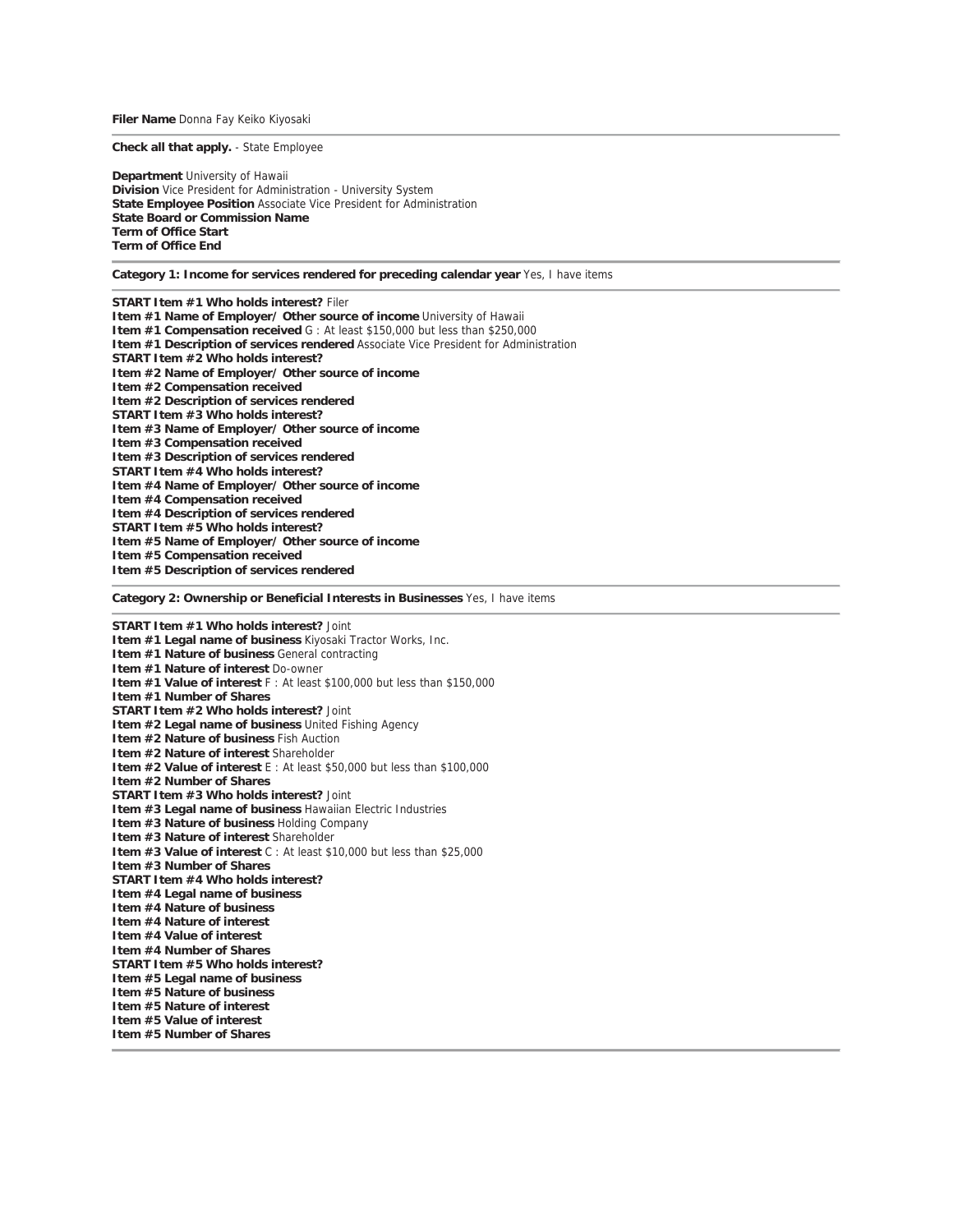**Category 3: Transfer of Ownership or Beneficial Interests in Businesses** None

**START Item #1 Who holds interest? Item #1 Ownership or beneficial interest transferred during this disclosure period Item #1 Date of transfer START Item #2 Who holds interest? Item #2 Ownership or beneficial interest transferred during this disclosure period Item #2 Date of transfer START Item #3 Who holds interest? Item #3 Ownership or beneficial interest transferred during this disclosure period Item #3 Date of transfer START Item #4 Who holds interest? Item #4 Ownership or beneficial interest transferred during this disclosure period Item #4 Date of transfer START Item #5 Who holds interest? Item #5 Ownership or beneficial interest transferred during this disclosure period Item #5 Date of transfer**

**Category 4: Creditors** Yes, I have items

**START Item #1 Who holds interest?** Joint **Item #1 Legal name of creditor** First Hawaiian Bank **Item #1 Original amount owed E : At least \$50,000 but less than \$100,000 Item #1 Amount outstanding D : At least \$25,000 but less than \$50,000 START Item #2 Who holds interest? Item #2 Legal name of creditor Item #2 Original amount owed Item #2 Amount outstanding START Item #3 Who holds interest? Item #3 Legal name of creditor Item #3 Original amount owed Item #3 Amount outstanding START Item #4 Who holds interest? Item #4 Legal name of creditor Item #4 Original amount owed Item #4 Amount outstanding START Item #5 Who holds interest? Item #5 Legal name of creditor Item #5 Original amount owed Item #5 Amount outstanding** 

**Category 5: Officerships, Directorships, Trusteeships** Yes, I have items

**START Item #1 Who holds interest?** Spouse **Item #1 Legal name of entity** Kiyosaki Tractor Works, Inc. **Item #1 Title held** President/Secretary **Item #1 Term of Office** N/A **Item #1 Annual compensation A : Less than \$1,000 START Item #2 Who holds interest? Item #2 Legal name of entity Item #2 Title held Item #2 Term of Office Item #2 Annual compensation START Item #3 Who holds interest? Item #3 Legal name of entity Item #3 Title held Item #3 Term of Office Item #3 Annual compensation START Item #4 Who holds interest? Item #4 Legal name of entity Item #4 Title held Item #4 Term of Office Item #4 Annual compensation START Item #5 Who holds interest? Item #5 Legal name of entity Item #5 Title held Item #5 Term of Office Item #5 Annual compensation**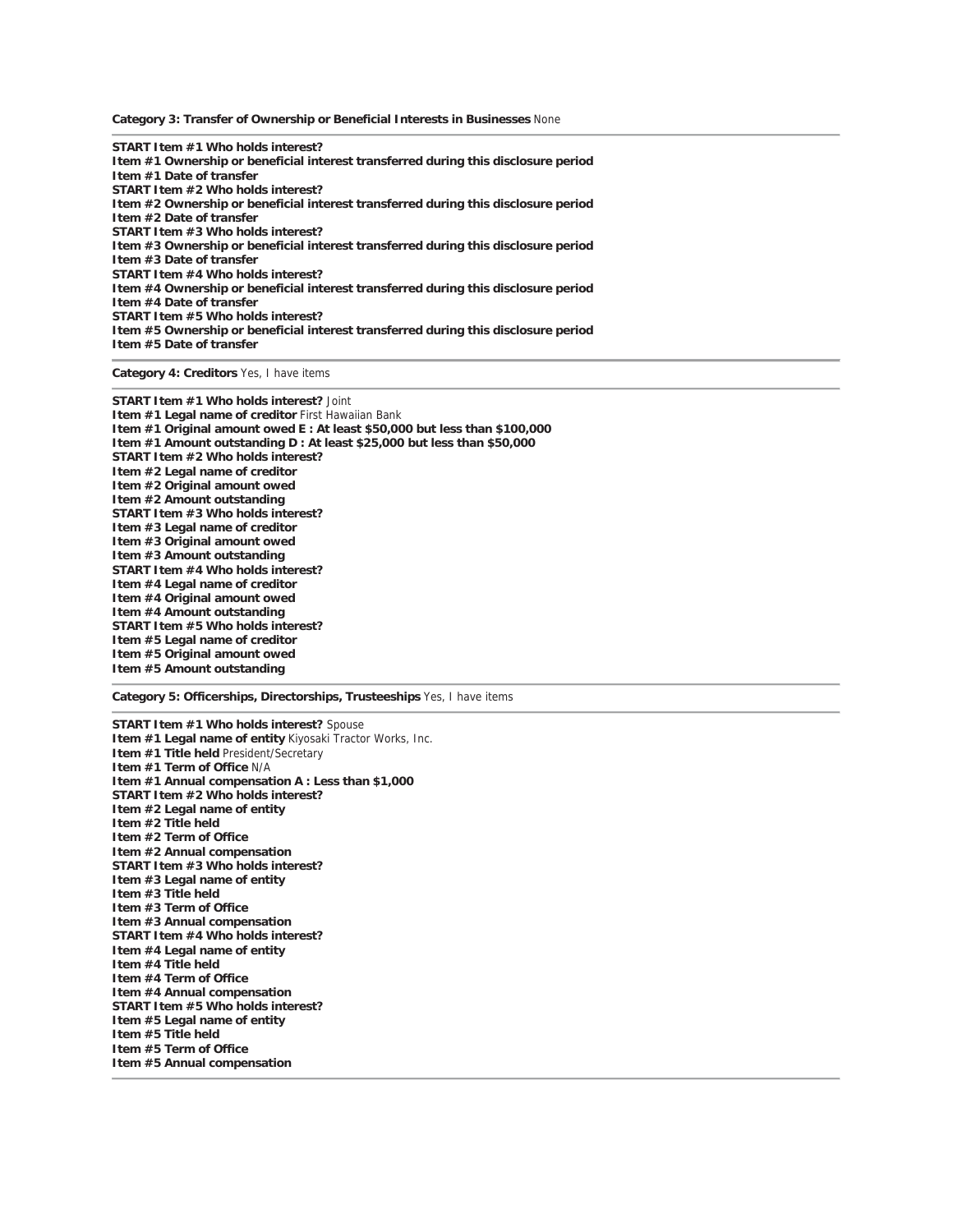**Category 6: Interests in Real Property Held, excluding Personal Residence(s)** Yes, I have items

**START Item #1 Who holds interest?** Joint **Item #1 Street address** 1288 Kapiolani Boulevard Unit I-2301 Honolulu, HI 96814 United States **Item #1 Tax Map Key** 1-2-3-010-028 **Item #1 Value** H : At least \$250,000 but less than \$500,000 **START Item #2 Who holds interest? Item #2 Street address Item #2 Tax Map Key Item #2 Value START Item #3 Who holds interest? Item #3 Street address Item #3 Tax Map Key Item #3 Value START Item #4 Who holds interest? Item #4 Street address Item #4 Tax Map Key Item #4 Value START Item #5 Who holds interest? Item #5 Street address Item #5 Tax Map Key Item #5 Value**

**Category 7: Interests in Real Property Acquired, excluding Personal Residence(s)** None

**START Item #1 Who holds interest? Item #1 Street address Item #1 Tax Map Key Item #1 Amount of consideration paid Item #1 Nature of consideration paid Item #1 Legal name of person or entity receiving the consideration START Item #2 Who holds interest? Item #2 Street address Item #2 Tax Map Key Item #2 Amount of consideration paid Item #2 Nature of consideration paid Item #2 Legal name of person or entity receiving the consideration START Item #3 Who holds interest? Item #3 Street address Item #3 Tax Map Key Item #3 Amount of consideration paid Item #3 Nature of consideration paid Item #3 Legal name of person or entity receiving the consideration START Item #4 Who holds interest? Item #4 Street address Item #4 Tax Map Key Item #4 Amount of consideration paid Item #4 Nature of consideration paid Item #4 Legal name of person or entity receiving the consideration START Item #5 Who holds interest? Item #5 Street address Item #5 Tax Map Key Item #5 Amount of consideration paid Item #5 Nature of consideration paid Item #5 Legal name of person or entity receiving the consideration**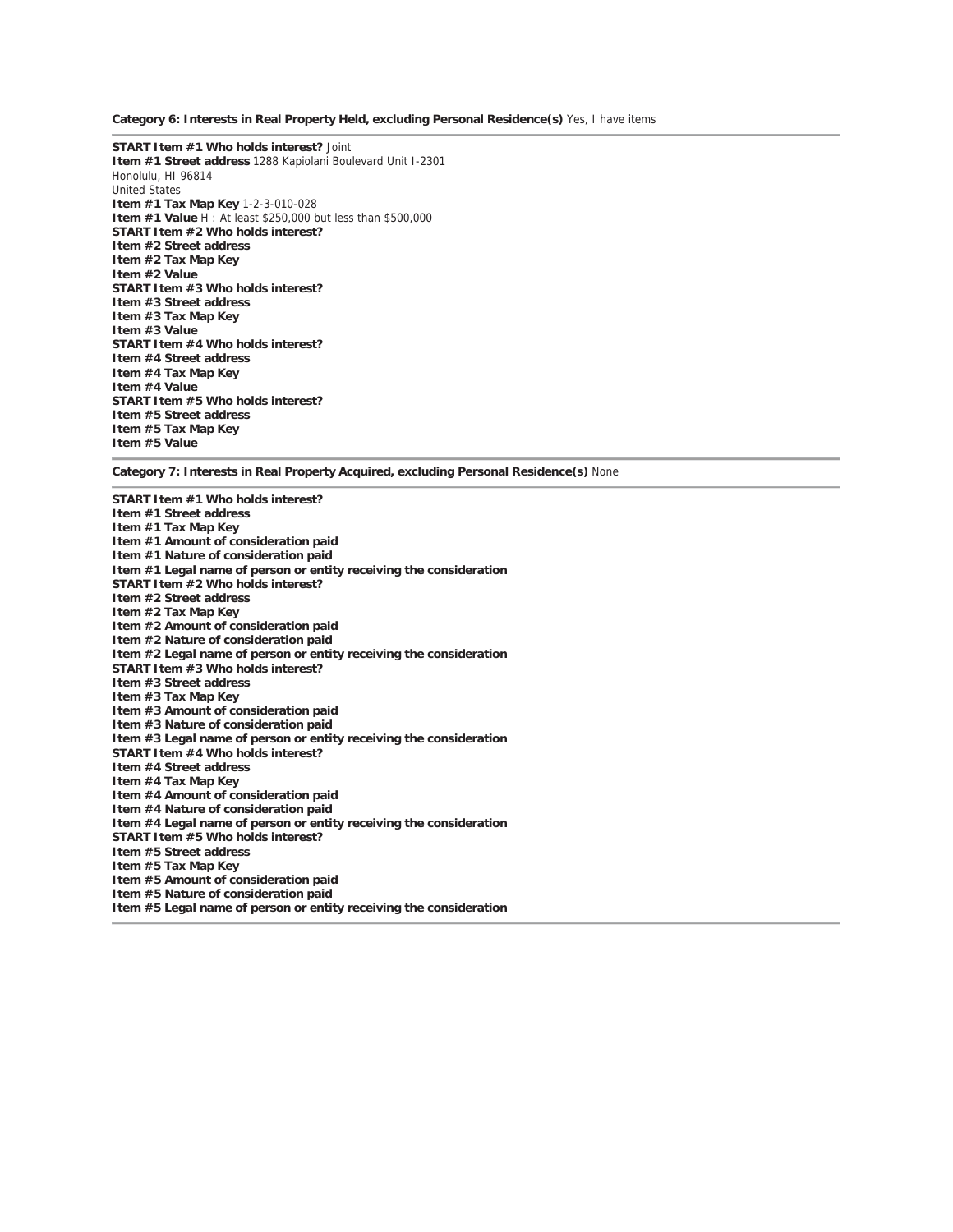**Category 8: Interests in Real Property Transferred, excluding Personal Residence(s)** None

**START Item #1 Who holds interest? Item #1 Street address Item #1 Tax Map Key Item #1 Amount of consideration received Item #1 Nature of consideration received Item #1 Legal name of person or entity furnishing the consideration START Item #2 Who holds interest? Item #2 Street address Item #2 Tax Map Key Item #2 Amount of consideration received Item #2 Nature of consideration received Item #2 Legal name of person or entity furnishing the consideration START Item #3 Who holds interest? Item #3 Street address Item #3 Tax Map Key Item #3 Amount of consideration received Item #3 Nature of consideration received Item #3 Legal name of person or entity furnishing the consideration START Item #4 Who holds interest? Item #4 Street address Item #4 Tax Map Key Item #4 Amount of consideration received Item #4 Nature of consideration received Item #4 Legal name of person or entity furnishing the consideration START Item #5 Who holds interest? Item #5 Street address Item #5 Tax Map Key Item #5 Amount of consideration received Item #5 Nature of consideration received Item #5 Legal name of person or entity furnishing the consideration**

**Category 9: Clients Personally Represented before State Agencies** None

**START Item #1 Legal name of client Item #1 Name of State Agency START Item #2 Legal name of client Item #2 Name of State Agency START Item #3 Legal name of client Item #3 Name of State Agency START Item #4 Legal name of client Item #4 Name of State Agency START Item #5 Legal name of client Item #5 Name of State Agency**

**Category 10: Creditor Interests in Insolvent Businesses** None

**START Item #1 Who holds interest? Item #1 Legal name of entity Item #1 Nature of business Item #1 Nature of interest Item #1 Value START Item #2 Who holds interest? Item #2 Legal name of entity Item #2 Nature of business Item #2 Nature of interest Item #2 Value START Item #3 Who holds interest? Item #3 Legal name of entity Item #3 Nature of business Item #3 Nature of interest Item #3 Value START Item #4 Who holds interest? Item #4 Legal name of entity Item #4 Nature of business Item #4 Nature of interest Item #4 Value START Item #5 Who holds interest? Item #5 Legal name of entity Item #5 Nature of business**